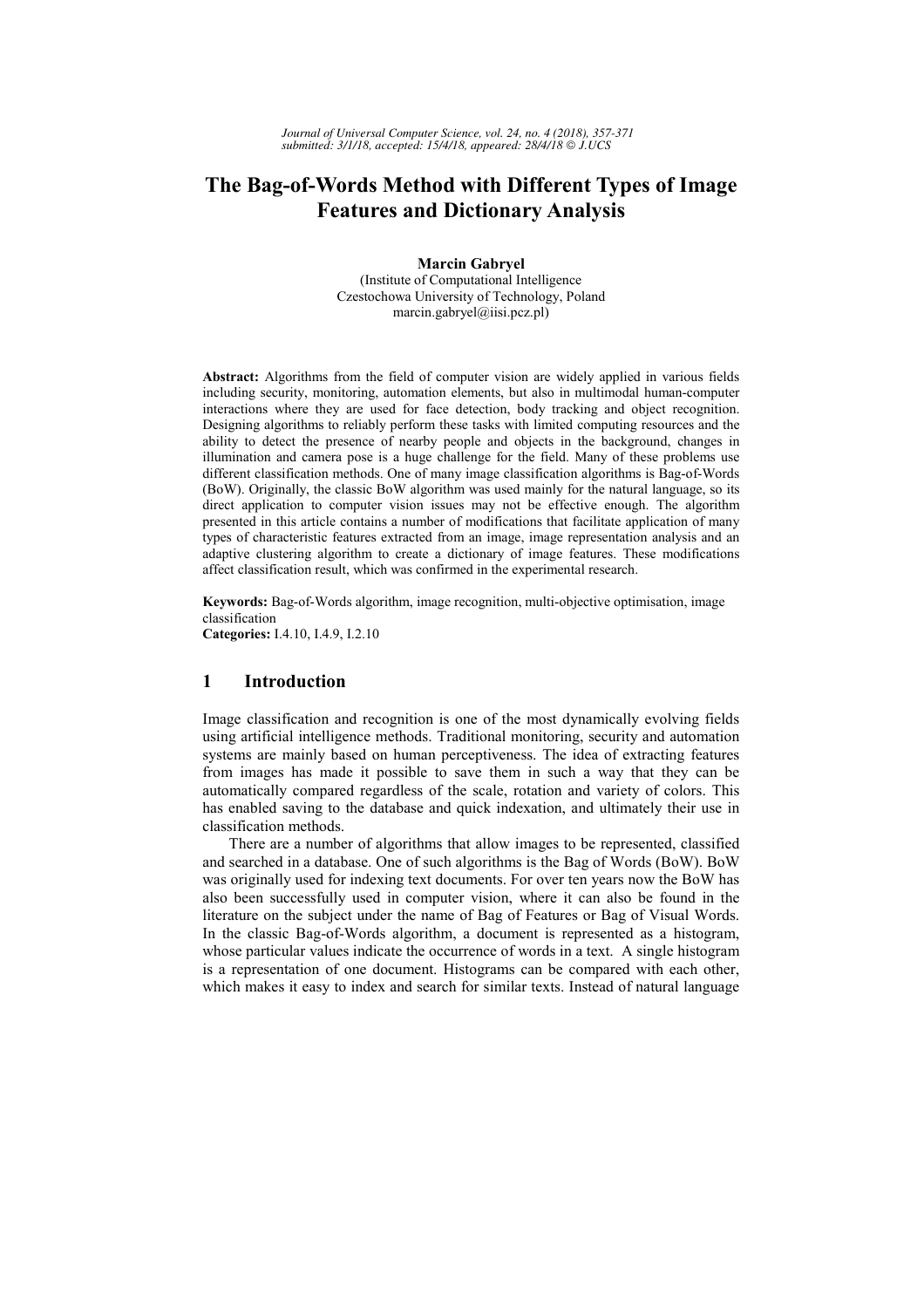elements (sentences, words, letters, etc.) computer vision uses local characteristic features extracted from an image.

The BoW method makes it possible to store images in the database in a secure form. Operations performed by the algorithm only use representations. Characteristic features as such are stored as vectors. The features presented in the article (for example, characteristic points generated by the SURF algorithm) do not transfer any direct information about image fragments. This data is lost when creating a dictionary by the adaptive *k*-means algorithm.

In literature there are numerous works found in which the classification of images is presented with the use of the classic Bag-of-Words algorithm. One of the first works is [Csurka, 04], where the authors presented a system called the bag-ofkeypoints. The results obtained by using two different classifiers, i.e.: Naïve Bayes and SVM were compared. Another paper [Fei-Fei, 05] uses unsupervised learning to create regions, (designated as codewords and being part of so called "themes") which are treated as image characteristic features. Codewords are learnt under a theme, which is also conducted without supervision. Another method presented in [Lazebnik, 06] creates so called "spatial pyramid" from images divided into fragments which are treated as image local features. This method is used in natural scene recognition. Its advantage involves simplicity and efficiency of performance. An idea, similar to the one presented in this article, of combining different image features needed by the BoW algorithm appeared in [Yu, 13]. In that paper the descriptors were obtained as a result of combining two different algorithms (i.e. SIFT and Local Binary Pattern or HOG – Histogram of Oriented Gradients and LBP). The authors made attempts to store image representations in one or two histograms. When developing their method, the authors confirmed in their research that it is more efficient to store various features in two histograms than combing them into one descriptor.

This article is an extension of the work presented in [Gabryel, 17]. The results proved inspiring enough to encourage our further work, which resulted in the development of several modifications to the Bag-of-Words algorithm allowing for a better adjustment of its operation to the needs of image indexing. Many applications of the BoW algorithm for searching, indexing and classifying images can be found in literature. However, these methods most often involve direct transfer of the BoW algorithm to computer vision. Still, images differ significantly from text documents. First of all, it is possible to extract more different types of characteristic features from them and then use them for indexation. Most commonly used are key points [Csurka, 04][Fei-Fei, 05][Yuan, 15], fragments of images [Lazebnik, 06][Li, 16], textures and shapes [Chang, 13][Nanni, 15][Ramesh, 15]. In the works cited, these characteristics are in no way combined. Our algorithm is designed so as to make it possible to use many different features at the same time.

The number, size and diversity of features extracted from images is so large that clustering algorithms are commonly used to reduce their number. The most commonly used clustering algorithm is the *k*-means [Li, 16][Zhao, 15]. Its disadvantage, however, results from the necessity to establish an initial number of clusters which will have to remain unchanged during further operation of the algorithm. In order to eliminate this problem, in this paper an adaptive *k*-means algorithm is used, which selects by itself the appropriate number of clusters matching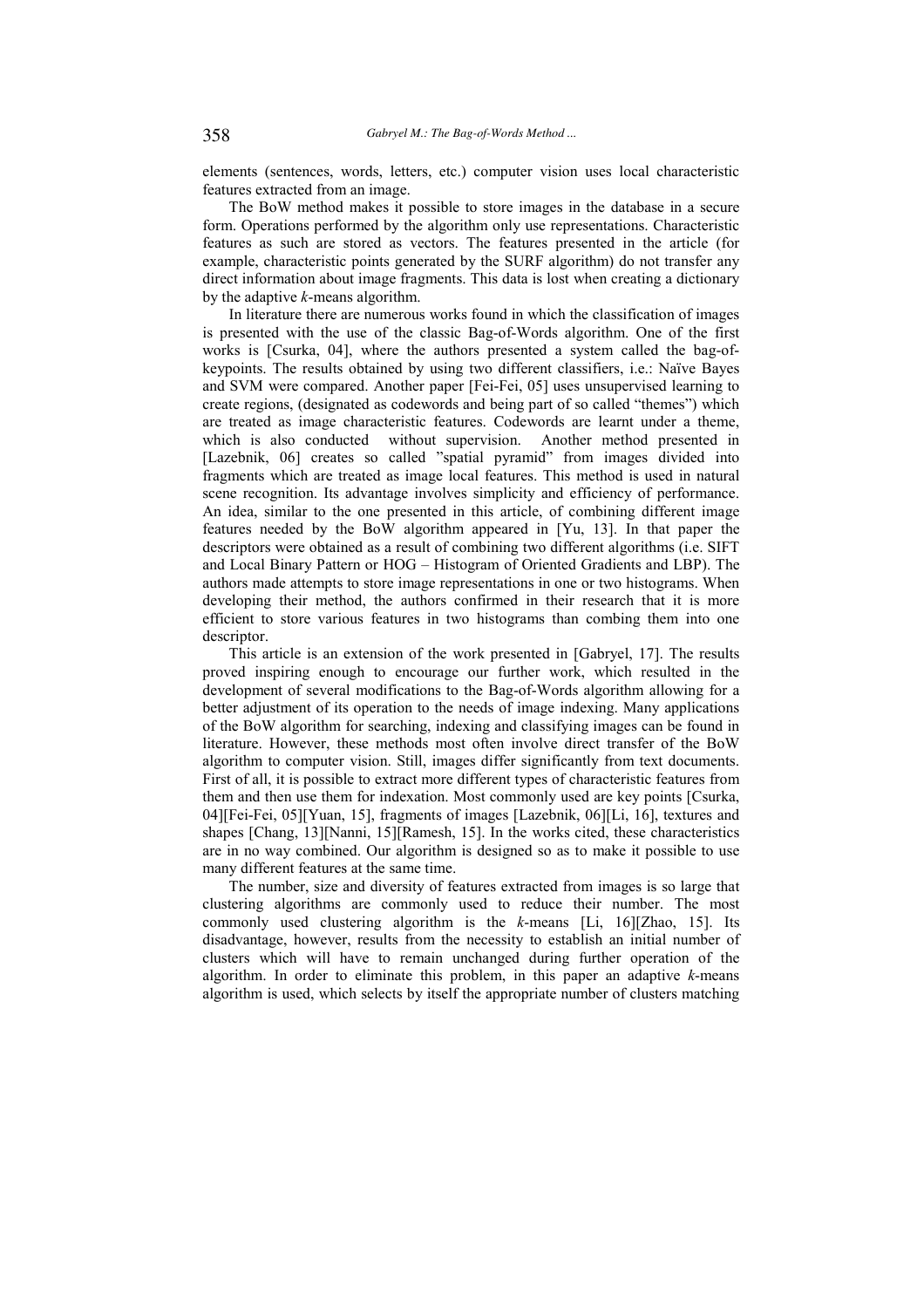itself to the number of samples. As a result of the operation of the clustering algorithm image characteristic features are assigned to specific clusters. A dictionary is created from clusters, where cluster-images links are created. Ultimately, a single image is represented by a histogram in which occurrences of clusters associated with this image are included. Similarity between images is determined by the distance between the histograms stored in the database and the query image histogram. It is assumed that images with the smallest distance between histogram values are similar to each other. In the presented innovative algorithm it is possible to use many features of an image simultaneously. A multi-criteria comparison is used to compare different types of characteristic features, which results in providing so-called Parento front with non-dominated images.

Another novelty introduced to improve classification is the optimisation of histograms so as to remove information about those clusters that have a negligible impact on the classification result or influence false classification results. Optimization is done using an evolutionary algorithm that selects a certain threshold value. If the number of occurrences of a given cluster is below this threshold value, that particular cluster is not involved in creating a histogram. As a result, the histogram only contains information about the most significant clusters.

Another modification simplifies the BoW algorithm itself at the time when classification is being carried out. Commonly used is the SVM classifier [Sivic, 03], whose task is to classify the histogram given at its input. In this approach, a majority vote is proposed instead of a classifier. As a result, this algorithm is so simplified that it can be successfully implemented directly on a relational or non-relation database, as presented in the earlier papers [Gabryel, 16] and [Gabryel, 16-2]. This solution allows for using the mechanisms of database indexation.

To sum up, the presented modified BoW algorithm differs from its classic version in that it includes the following novel elements:

- 1. A dictionary of characteristic features is built with the use of the clustering algorithm, which, unlike classical methods of this type, selects an appropriate number of clusters by itself.
- 2. At least two of its characteristics are used to represent each image. The BoW algorithm creates separate histograms for each feature.
- 3. A resulting set of similar images is used when using a multi-criteria comparison in the sense of Pareto optimal. The distances between different histograms describing their belonging to particular image characteristics are compared.
- 4. No decision making classifier is used. Instead, the majority voting method is used.
- 5. An additional phase of histogram analysis is applied as well as their modification. There is a threshold value below which histogram elements are removed. Removing these values improves overall classification.
- 6. The proposed BoW algorithm can be used both for classifying and searching images.

The paper consists of several parts. The next section presents the possibility of applying computer vision in security and privacy aspects of multimodal interfaces. Section 3 includes the algorithms used in the presented BoW method. Section 4 provides a description of the operation of the modified BoW algorithm and the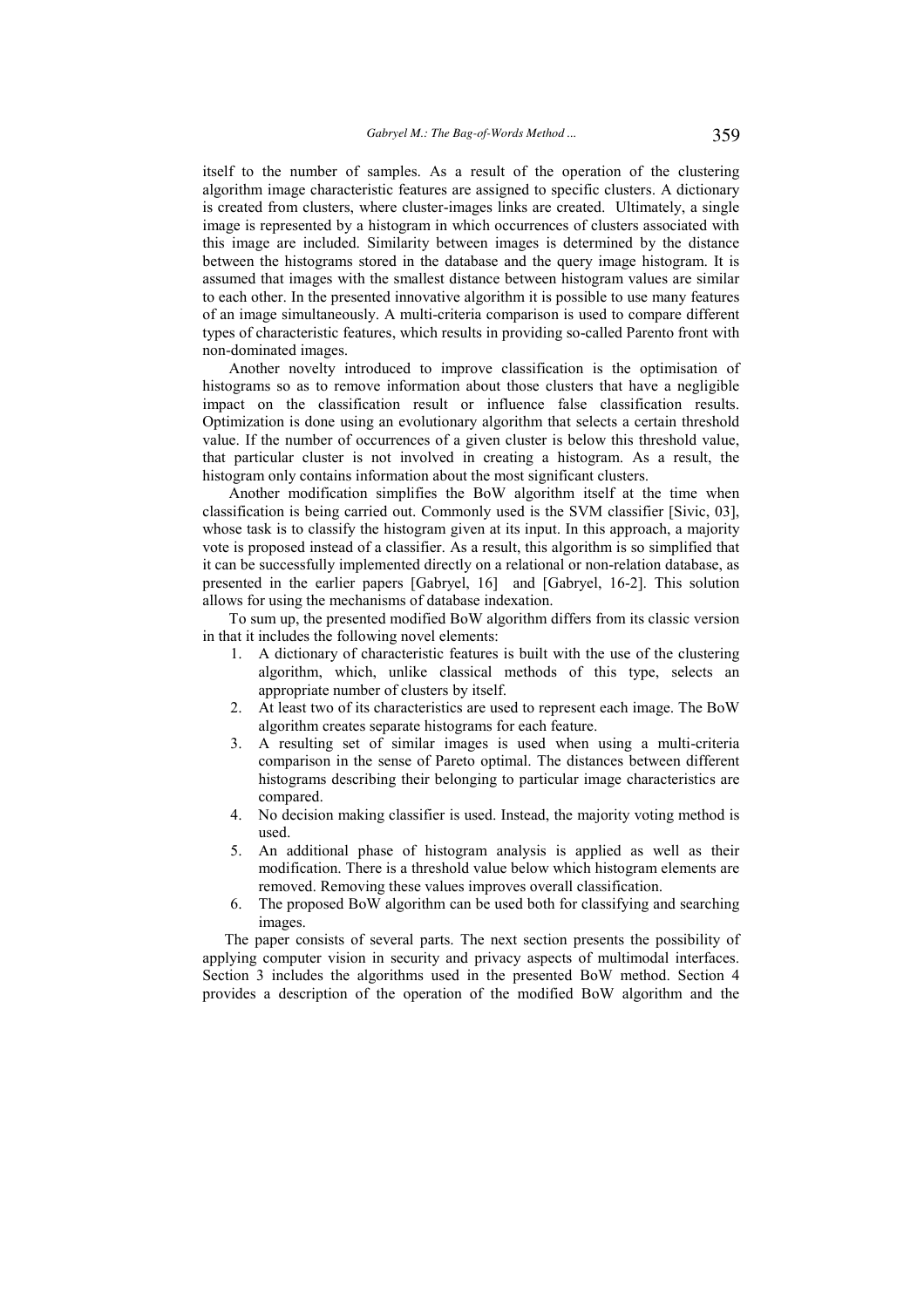subsequent section describes the practical experimental research. The final section contains a recapitulation of the whole work.

# **2 Application of computer vision algorithms to multimodal interfaces with security and privacy maintained**

Computer vision finds many practical applications, one of which is the application of creating multimodal interfaces. Computer vision is one of the information sources about interactions that can be combined multimodally. Its task is to observe objects, users, their locations, expressions, gestures, etc. The use of computer vision to detect, for example, objects in the context of human-computer interaction is often referred to as Vision Based Interfaces (VBI) [Turk, 03]. The basic elements of VBI, for which it is necessary to use computer vision include:

- person-level, whole body and limb tracking,
- hand and arm gestures,
- head and face detection and tracking.
- facial expression analysis, eye tracking,
- handheld objects.

Each of these elements requires different kinds of algorithms. The latter is found interesting from the point of view of classification. Interfaces that detect and track objects other than parts of the human body can be easier to use than direct human gestures. Examples include various types of passive wands, objects with active transmitters such as LEDs, and specially colored or marked objects. Another example is a camera tracking objects in the environment, where mechanisms of image classification, recognition and search are used. In this case, the BoW algorithm presented in this article can be successfully used.

The BoW algorithm ensures a high level of security and privacy. Its main task, i. e. image search and classification does not work directly on images - files that could be stolen. Operation of the BoW is based on operating on histograms, which are treated as image representation. Histograms do not in any way allow even a part of the original image to be reproduced. Query image, which is subject to the process of classification or search, must also have its own image representation. Such storage of image data allows for transmission between the requesting system and the database. In this case transmission does not have to be additionally encrypted.

The idea of not having to store original images is used for algorithms that run on the fingerprint [Voloshynovskiy, 10] or that use hash methods [Koval, 09]. In this case, a database stores only properly prepared digital fingerprints of the examined objects. In [Beekhof, 08] this counterfeit detection solution can be put into practice. A mobile device is used to take a photo of the surface of an object. A digital fingerprint is generated from this image and sent to the server. The database compares it with the other fingerprints and decides on the authenticity or falsification of the test item. The article [Farhadzadeh, 12] presents information on the performance of content-based identification using binary fingerprints, the impact of codeword length on identification accuracy, and the probability of errors occurring.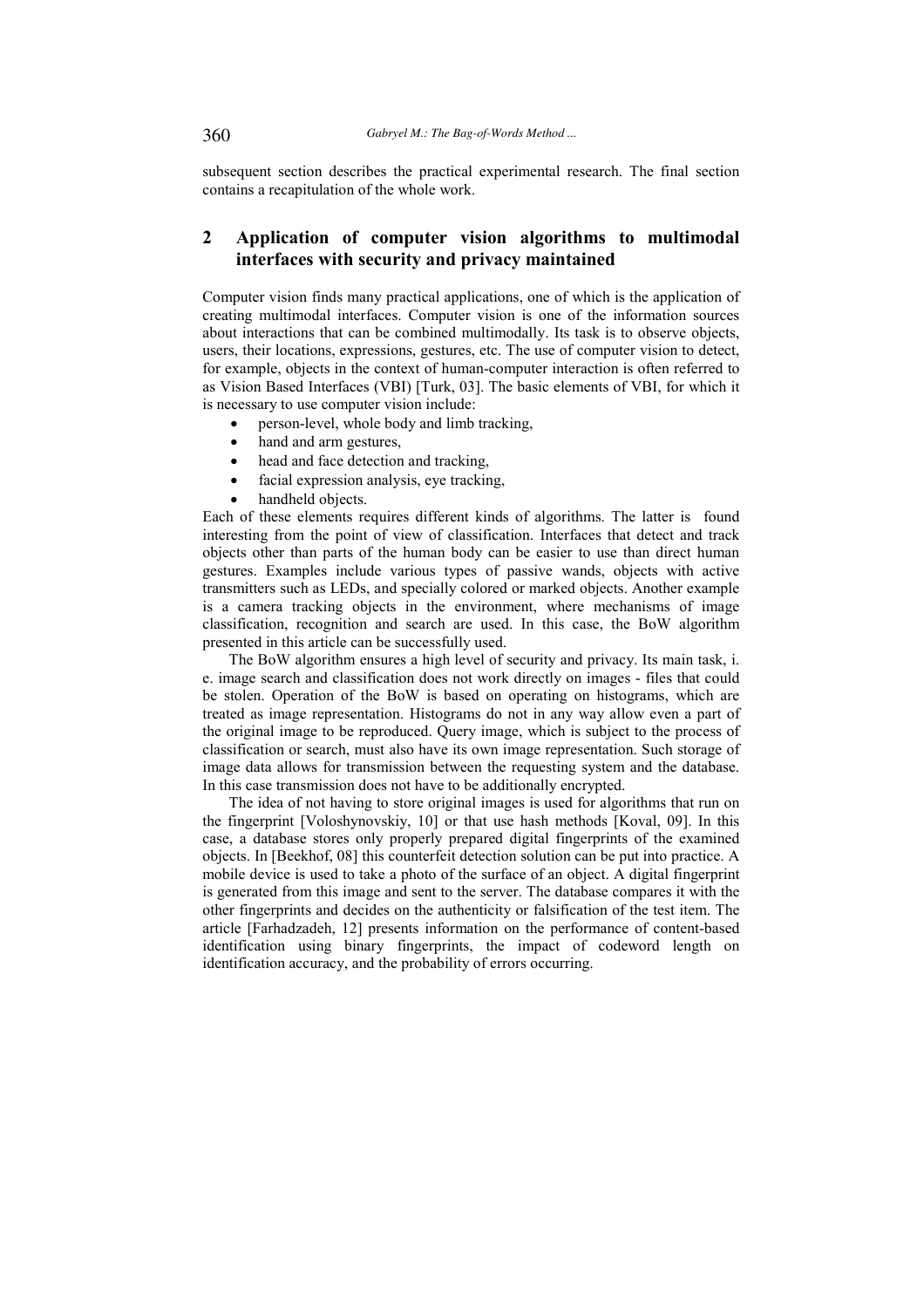# **3 Description of the algorithms used in the proposed Bag-of-Words approach**

#### **3.1 Adaptive** *k***-means algorithm**

The task of this algorithm is to automatically select the number of clusters depending on the number of data. The only parameter requiring initial initiation is threshold value  $\tau_{\text{max}}$ . As a result of its operation the algorithm generates a set of centers in points  $\mathbf{v}_j$ ,  $j = 1, \dots, c$ , where *c* is the number of clusters selected automatically. The paper [Gabryel, 16-2] provides a detailed description of this method.

### **3.2 Differential Evolution algorithm**

Differential Evolution (DE) is a most efficient and fast evolutionary algorithm which was proposed by [Storn, 97]. This method has a prerequisite of three initial parameters, i.e. the population size (*NP*) and two coefficients: one for mutation control (*F*) and the other for crossover probability (*CR*). The following steps are performed under this algorithm:

- 1. Initiate the algorithm:
	- a. Set the initial parameter values: *NP*, *F* and *CR*.
	- b. Determine the fitness function that returns the results for each individual in the population.
	- c. Select the initial values of the individuals in the population.
	- d. Set the max number of *generation*, and the actual generation number  $t = 0$ .
- 2. For each vector from the population:
	- a. Generate the mutant vector.
		- b. Crossover vectors within the population.
- 3. Next generation  $t = t + 1$ .
- 4. If  $t \leq$  generation, go to point 2.
- 5. The individual with the highest fitness function value from the last population is treated as an optimal solution.

#### **3.3 Speeded Up Robust Features algorithm**

The presented Bag-of-Words algorithm works on characteristic features of an image. Several algorithms can be used to find them. One of the most popular algorithms is the Speeded-Up Robust Features (SURF) algorithm [Bay, 06]. It is a modification of another algorithm operating on a similar basis, i.e. the SIFT algorithm (Scale-Invariant Feature Transform). However, the advantage of the SURF is its faster operation. As a result of its operation, a collection of descriptors describing the surroundings of the located key points is obtained. These points are generated independently of the scale of an image, image rotation or changes in illumination.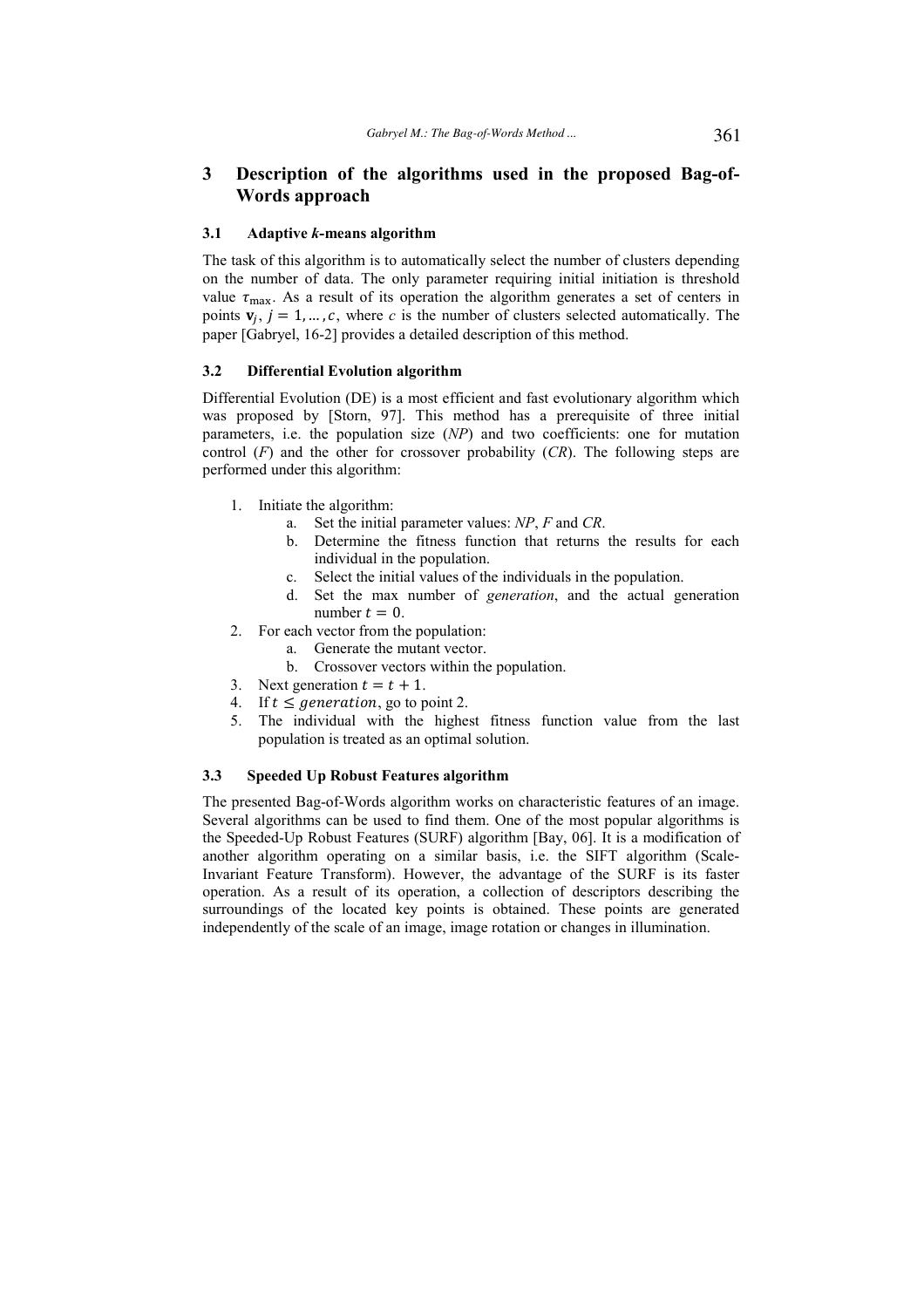### **3.4 Fast Non Dominated Sort algorithm**

In the Bag-of-Words method being described, each image has at least two histograms describing the occurrence of different image characteristics. Two images are considered to be similar when the distance between the histograms is minimal. However, with distances between several histograms several similarity criteria are obtained. On their basis, a set of non-dominated solutions is created, which can be presented using the following formula:

$$
x \succ y \iff \exists i \, f_i(x) \le f_i(y), \tag{1}
$$

where x and y are Pareto-optimal solutions and x dominates over y if and only if the value of the objective function for  $x$  is not greater than the value for the objective function for y. The presented Bag-of-Words algorithm uses a fast version of Pareto front calculation using the Fast Non-Dominated Sort algorithm [Deb, 02].

## **4 Modified Bag-of-Words algorithm**

The proposed search and image classification algorithm has three parts: (i) the initiating part, during which images are represented in the form of histograms, (ii) the analytical part, responsible for histogram optimization and modification, and (iii) the part, which searches for similar images and classifies the query image.

The initiating part is designed to create a representation of images in the form of histograms. Each type of image characteristic feature is supposed to have one histogram.

The Bag-of-Words algorithm operates on  $I_L$  set of images denoted as  $I_i$ , where  $i = 1, ..., I_L$ . The set of all *C* classes to which images belong is designated as  $\Omega$  and  $\Omega = {\omega_1, ..., \omega_C}$ . Each  $I_i$  image belongs to a  $\omega_j$  class so that  $c(I_i) = \omega_j$ . Different *T* types of image characteristic features are selected.

1. Selecting randomly *J* images from among all  $I_L$  images so that:

$$
J = \sum_{i=1}^{C} L_i.
$$
 (2)

where  $L_i$  is the number of randomly selected images for each  $\omega_i$  class.

- 2. Generating image characteristic features. Find all the *T* types of characteristic feature for all images  $\mathbf{x}_i^t = [x_{i1}^t, ..., x_{iK_t}^t]$ , where  $i = 1, ..., L_t$ ,  $t=1,...,T$ ,  $L_t$  - the number of all generated characteristic features,  $K_t$  – size of the vector generated in order to describe *t* feature.
- 3. Creating a dictionary. Group points  $x_i^t$  with the use of the adaptive *k*-means algorithm for each type *t* separately. Obtain group centres  $w_j^t$  of clusters  $N_j$ ,  $j = 1, ..., N_c^t$  and  $N_c^t$  is the number of clusters produced automatically during the operation of the *k*-means algorithm for each characteristic feature *t*.
- 4. Creating histograms for each image:
	- a. Create histograms  $h_i^t = [h_{i1}^t, ..., h_{iN_c}^t]$  for image  $i, i = 1, ..., I_L$ ,  $t = 1, \dots, T$ , where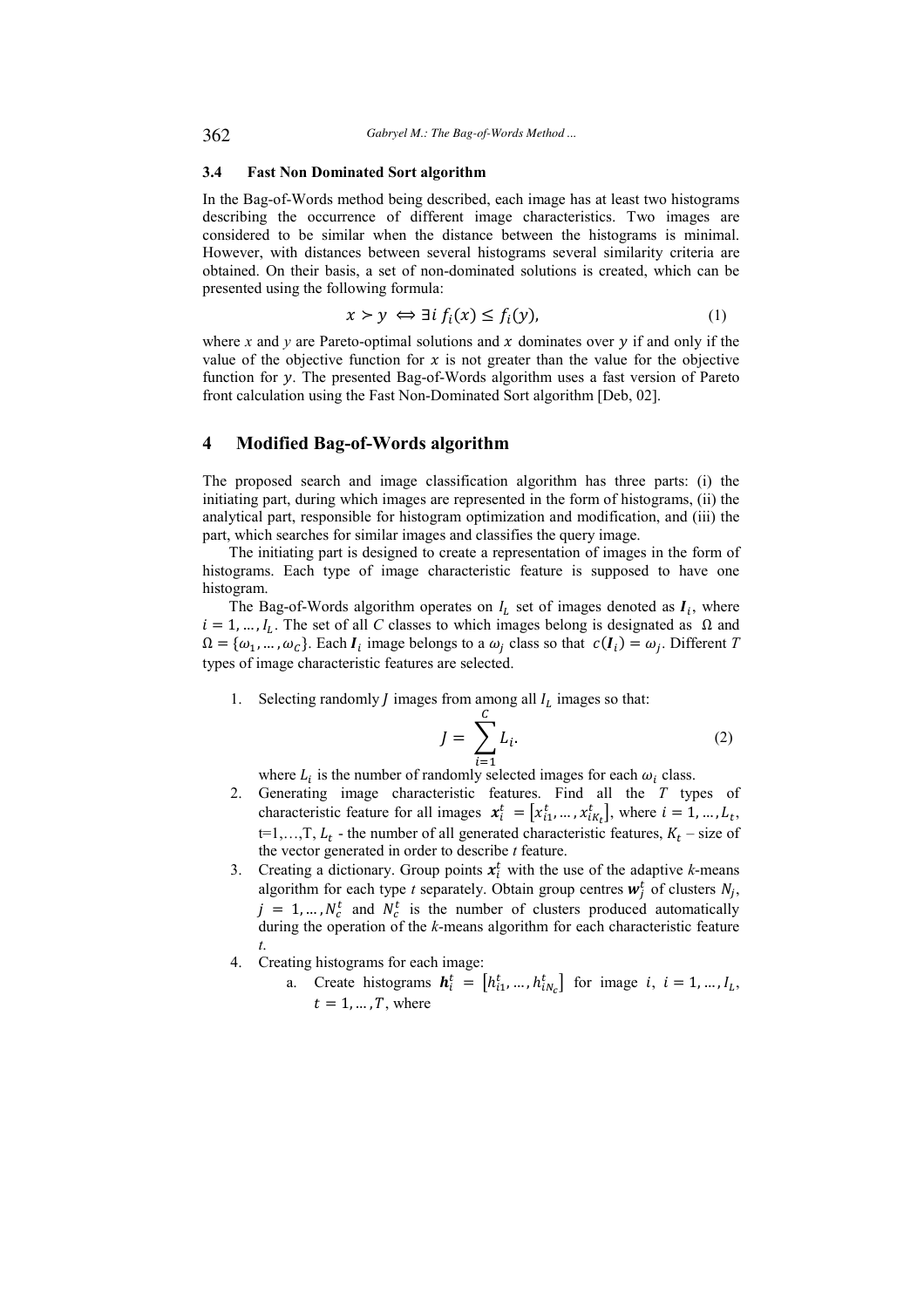$$
h_{ik}^{t} = \sum_{n=1}^{L} \delta_{nk}^{t}(i), k = 1, ..., N_{c}^{t},
$$
 (3)

$$
\delta_{nk}^t(i)
$$
\n
$$
= \begin{cases}\n1 & \text{if } \|\mathbf{w}_k^t - \mathbf{x}_n^t\| \le \|\mathbf{w}_j^t - \mathbf{x}_n^t\| \text{ for } \mathbf{x}_n^t \in I_i, \\
j = 1, ..., N_c^t, j \ne k\n\end{cases}
$$
\n
$$
(4)
$$
\n
$$
\text{otherwise}
$$

If  $w_k^t$  cluster is the closest to  $x_n^t$  vector from  $I_i$  image, then indicator  $\delta_{nk}^t(i)$  is 1.

b. Save the image representation  $I_i$  in the form of histograms  $h_i^t$  in the database along with the label of the class  $c(I_i)$  to which it belongs.

The analytical part of the algorithm is designed to analyze the obtained histograms in terms of information about the most numerous and thus significant clusters only. Two versions of this algorithm have been proposed. Each of them consists of two stages and they differ in the number of parameters determined.

In the first step the clusters' activity of visual words  $\alpha_{jk}^t$  for every class is calculated:

$$
\alpha_{jk}^{t} = \sum_{\substack{i=1 \ c(I_i) = \omega_k}}^{I_L} \sum_{n=1}^{L} \delta_{nk}^{t}(i)
$$
\n(5)

for  $c(I_i) = \omega_k$ ,  $j = 1, ..., N_c^t$ ,  $k = 1, ..., C$ ,  $t = 1, ..., T$ . If there occurs inequality:  $\alpha_{jk}^t < \theta^t$ (6)

then

$$
h_{ij}^t = 0,\t\t(7)
$$

where  $\theta^t$  is the threshold value of clusters' activity. These calculations are performed separately for each particular *t* type of image feature. This first algorithm version concerns setting threshold  $\theta^t$  for feature *t* for all images in a database.

The other version of the analytical part of the presented algorithm makes it possible to set individual thresholds  $\theta_k^t$  for each classes  $\omega_k$  and each feature *t* of an image separately. The way in which the algorithm operates is the same as in the first version; however, formula (6) is replaced by the following inequality.

$$
\alpha_{jk}^t < \theta_k^t,\tag{8}
$$

As before, histograms contain information about the most relevant clusters. In this case, however, each class has its own limit  $\theta_k^t$ .

The number of possible threshold selections  $\theta^t$  or  $\theta^t_k$  is rather tiresome and time consuming. However, this problem can be solved by using an evolutional algorithm for automatic selection of threshold value. The DE algorithm described in Section 3.2 has been adapted to the problem by introducing the following changes:

1. Depending on the version of the algorithm, the chromosome vector will take the threshold values  $\theta^t$  or  $\theta^t_k$  respectively. The initial values of the vector are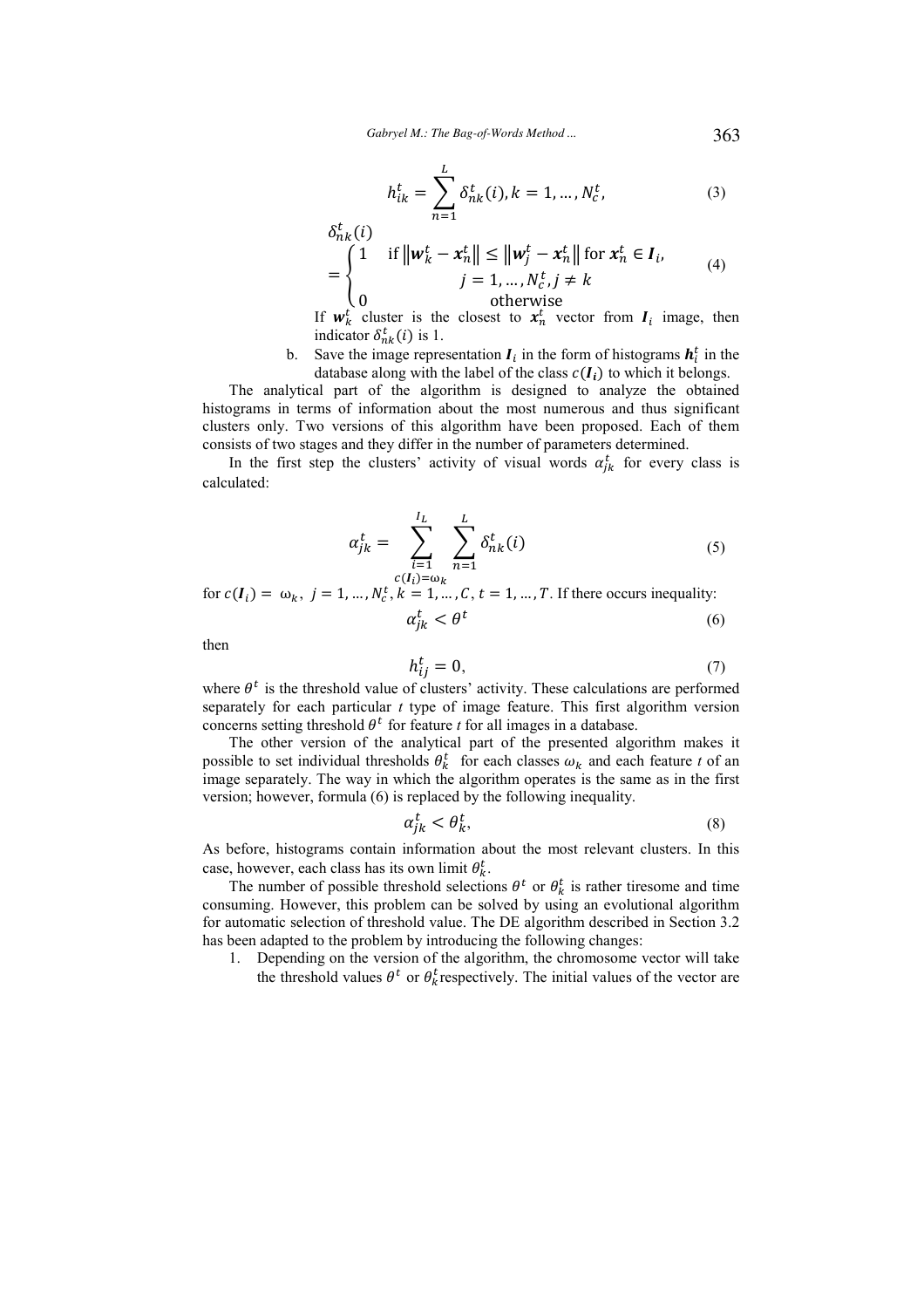initiated by random values. The length of the chromosomes are, depending on the algorithm version, C or  $C * N_c^t$  respectively.

- 2. The fitness function value is taken as the accuracy value corresponding to the efficiency of image classification.
- 3. For each class  $L_i = 30$  images are selected for each  $i = 1, \dots, C$ .<br>4. When there are no changes to the population during 10 algorith
- When there are no changes to the population during 10 algorithm iterations, then another set of randomly selected images is selected.

The value of accuracy index is the index of the metrics of performance within the scope of classification problems [Olson, 08]. The experimental study, presented in the next section, shows an improvement of the presented BoW method efficiency when the analytical algorithm to the classification and search process is added.

The third part of the Bag-of-Words algorithm presented heroin aims at classifying and searching for similar images. Query image  $\boldsymbol{0}$  is given on the algorithm input. Similar to the images in the database, query image  *needs to generate*  $*T*$  *vectors of*  $x_q^t$  characteristic features. Next are created histograms  $h_Q^t$  according to formula (3). Using the L1 metric the distances for each feature *t* are calculated individually between query image  $h_Q^t$  and database image histograms  $h_i^t$ :

$$
d_i^t = \sum_{k=1}^{N_C^t} \left| h_{Qk}^t \cdot m_{c(I_{i}),k}^t - h_{ik}^t \right|, i = 1, \dots, L \tag{9}
$$

where  $m_{j,k}^{t}$  is a mask taking value 0 or 1 whose objective is to disable inactive clusters removed according to formula (6) in the second part of the presented BoW algorithm:

$$
m_{j,k}^t = \begin{cases} 1 \text{ if } \alpha_{jk}^t \ge \theta^t \\ 0 \text{ if } \alpha_{jk}^t < \theta^t \end{cases} \tag{10}
$$

For the second version (8), mask  $m_{j,k}^t$  takes the form of:

$$
m_{j,k}^t = \begin{cases} 1 \text{ if } \alpha_{jk}^t \ge \theta_k^t \\ 0 \text{ if } \alpha_{jk}^t < \theta_k^t \end{cases} \tag{11}
$$

The obtained values are compared independently for a given feature *t* by means of multi-criteria comparison. The algorithm used is the Fast Non Dominated Sort algorithm described in Section 3.4. This algorithm generates multiple fronts, which include images and where distances  $d_i^t$  between them and query image are not dominated. For the purpose of searching for similar images, the images on the first two fronts will be considered and marked as  $I_p$ . These images can serve as a set in response to a search for images similar to query image  $Q$ . However, in the case of classification, images  $I_p$  take part in the majority vote:

$$
c(\mathbf{Q}) = \omega_{win} \Leftrightarrow \sum_{I_i \in I_p} c_{i,win} = \max_{j=1,\dots,C} \sum_{I_i \in I_p} c_{i,j},
$$
\n(12)

where  $\omega_{win}$  is the class to which **Q** belongs and  $c_{i,j}$  is defined according to formula:

$$
c_{i,j} = \begin{cases} 1 \text{ if } c(l_i) = \omega_j \\ 0 \text{ if } c(l_i) \neq \omega_j \end{cases}
$$
(13)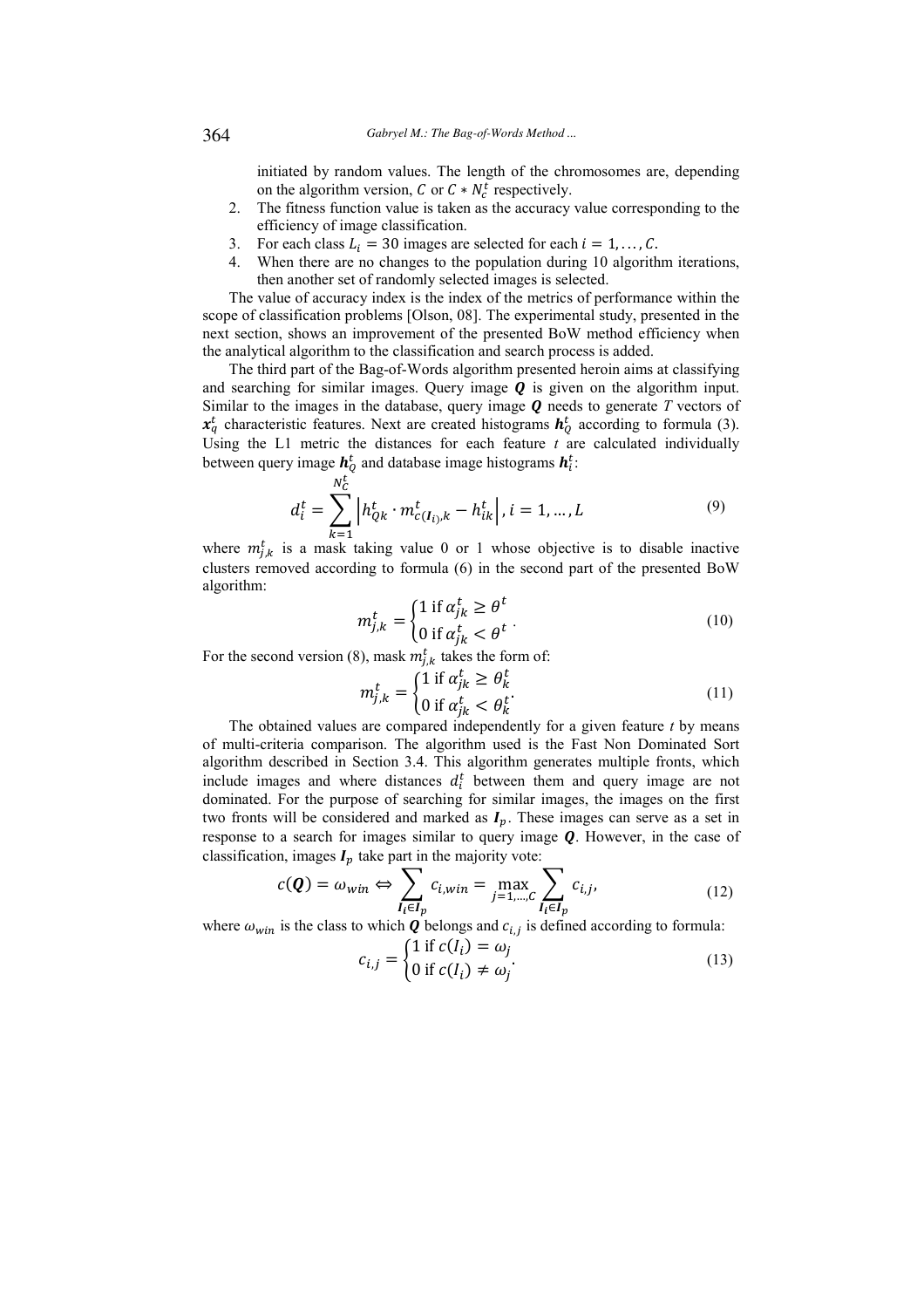## **5 Experimental study**

This section provides a description of the experimental study designed to present the efficiency of the presented Bag-of-Words algorithm. The study was carried out using the Caltech 101 image database [Fei-Fei, 07] from which six sample classes were chosen  $(C = 6)$ , i.e. airplanes, car side, leopards, motorbikes, revolvers and wrenches. The software for the study was written in Java using elements from the OpenCV library (mainly used for generating key points with the SURF algorithm). Two image features  $(T = 2)$  were selected: characteristic points generated with the SURF algorithm  $(t = 1)$  and the histogram of the number of points for particular greyscale intensity (scale  $0-64$ ,  $t = 2$ ). In the first case a 64-dimensional vectors containing floating-point numbers are generated  $(K_1 = 64)$ , and in the other case a 64-integer vector is generated  $(K_2 = 64)$ .

The first experiment presents the operation of the analytical part of the presented Bag-of-Words in terms of its overall efficiency. In the analytical part two threshold values  $\theta^1$  (for the first image features - characteristic points) and  $\theta^2$  (for the gray scale histogram) are determined for all the images in the database according to formula (6). The results obtained are presented in the Tables 1–4. Each table provides results for different combinations of parameters  $\theta^1$  and  $\tau_{\text{max}}$  having the same value  $\theta^2$  at the same time. The next cells present the obtained accuracy values given in per cents. Analysis of the tables shows that the best values are obtained for  $\theta^1$  from the range of 10-25 and for  $\theta^2 = 4$  independently of value  $\tau_{\text{max}}$ .

The next experiment offers comparison of the BoW algorithms: one without the analytical algorithm (the first case), one with operating the first version of the analytical algorithm (according to formulas (6) and (10) - the second case), and also one with the second version of the analytical algorithm (according to formulas (8) and (11) - the third case). The results are presented in Table 5. In the first case the accuracy values for the test and learning data are provided. In the second case, apart from the results obtained, in the additional columns are given selected threshold values  $\theta^t$  for each *t* feature. In the last case the DE algorithm was used to determine the threshold values  $\theta_k^t$ . The obtained threshold values are presented in Table 5 in separate columns for each class *k* and each type of the image quality *t*. The following parameter values were taken:  $NP = 100$  and  $G = 100$ . Table 5 shows the accuracy values for the three cases under consideration accounting for images from both the test and the learning parts. An analysis of the results provided in the table shows that the analytical part clearly adds to improving the results obtained. The most advantageous classification results are obtained for the third case, where the analytical algorithm specifies particular values  $\theta_k^t$  for each class and each image feature.

The subsequent experiments involved comparing the effectiveness of the algorithm presented in this article with the classic BoW method designed to classify images. The BoW algorithm is based on the OpenCV library, the *k*-means algorithm and the SVM classifier (classifier parameters: SVM version – C-Support Vector Classification, kernel – RBF, gamma –  $0,50625$ , C - 312.5, maximum iteration number – 100, epsilon accuracy - 0.000001) in the C++ language. The obtained results of several runs of the algorithms for different numbers of clusters are presented in Table 6. In the following columns there is a set value of parameter  $\tau_{\text{max}}$  obtained in the process of the adaptive *k*-means algorithm, the results obtained for the test part of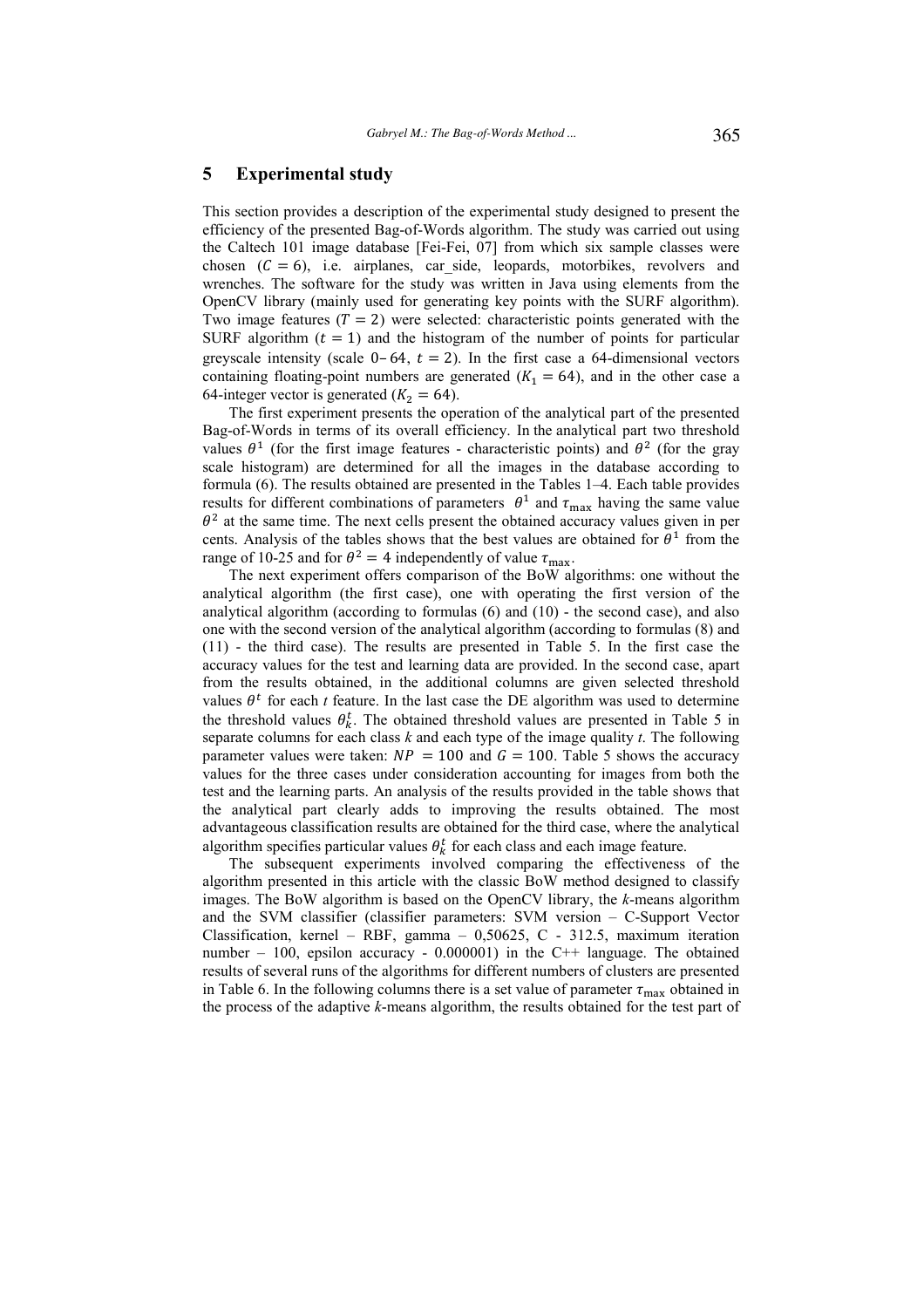the set of images and the number of clusters. Similar tests for different numbers of clusters are presented in the successive columns. It is clearly seen that our new method together with the analytical algorithm is evidently more efficient than the classical Bag-of-Words algorithm.

|       |     | Clusters activity thresholding value $\theta^1$ |       |       |       |       |       |       |       |       |  |  |
|-------|-----|-------------------------------------------------|-------|-------|-------|-------|-------|-------|-------|-------|--|--|
|       |     |                                                 |       |       | 10    | 15    | 20    | 25    | 30    | 35    |  |  |
|       | 125 | 71.64                                           | 71.15 | 72.22 | 72.22 | 72.22 | 71.15 | 71.15 | 69.93 | 69.93 |  |  |
| Value | 250 | 70.12                                           | 70.95 | 71.15 | 70.95 | 71.93 | 70.22 | 69.93 | 66.43 | 66.43 |  |  |
|       | 500 | 69.23                                           | 70.22 | 72.23 | 69.23 | 70.12 | 68.51 | 69.93 | 66.43 | 66.43 |  |  |
|       | 750 | 66.43                                           | 66.43 | 64.73 | 65.73 | 66.43 | 66.43 | 65.73 | 65.73 | 64.73 |  |  |
| P     | 000 | 64.82                                           | 65.73 | 63.38 | 67.12 | 66.43 | 65.73 | 63.38 | 63.38 | 63.38 |  |  |

Table 1: Classification efficiency for different clusters activity thresholding  $\theta^1$  in *relation to value*  $\tau_{max}$  *for*  $\theta^2 = 0$ *.* 

|       |     | Clusters activity thresholding value $\theta^1$ |       |       |       |       |       |       |       |       |  |  |
|-------|-----|-------------------------------------------------|-------|-------|-------|-------|-------|-------|-------|-------|--|--|
|       |     |                                                 |       |       | 10    | 15    | 20    | 25    | 30    | 35    |  |  |
|       | 125 | 70.12                                           | 72.22 | 72.22 | 72.02 | 72.43 | 72.73 | 69.93 | 69.93 | 61.24 |  |  |
| Value | 250 | 71.64                                           | 72.44 | 71.15 | 73.23 | 71.53 | 73.23 | 70.93 | 69.93 | 62.14 |  |  |
|       | 500 | 75.52                                           | 75.52 | 75.52 | 75.52 | 75.52 | 77.62 | 75.52 | 74.13 | 69.23 |  |  |
|       | 750 | 64.23                                           | 64.23 | 64.23 | 67.23 | 68.87 | 68.87 | 69.93 | 68.87 | 67.23 |  |  |
| ⊢     | 000 | 63.06                                           | 64.07 | 65.56 | 67.12 | 68.53 | 65.13 | 65.13 | 64.73 | 64.73 |  |  |

Table 2: Classification efficiency for different clusters activity thresholding  $\theta^1$  in *relation to value*  $\tau_{max}$  *for*  $\theta^2 = 2$ *.* 

|       |      | Clusters activity thresholding value $\theta^1$ |       |       |       |       |       |       |       |       |  |  |
|-------|------|-------------------------------------------------|-------|-------|-------|-------|-------|-------|-------|-------|--|--|
|       |      |                                                 |       |       | 10    | 15    | 20    | 25    | 30    | 35    |  |  |
|       | 125  | 74.83                                           | 73.43 | 76.22 | 77.62 | 72.03 | 72.73 | 70.63 | 69.93 | 60.84 |  |  |
|       | 250  | 73.64                                           | 74.34 | 73.43 | 76.43 | 78.53 | 79.72 | 74.93 | 69.73 | 63.24 |  |  |
|       | 500  | 73.76                                           | 73.76 | 74.89 | 74.89 | 75.52 | 73.58 | 72.13 | 72.13 | 69.23 |  |  |
| Value | 750  | 65.73                                           | 65.73 | 65.73 | 67.02 | 68.51 | 66.43 | 66.43 | 67.13 | 67.13 |  |  |
| ⊢     | 1000 | 65.13                                           | 65.13 | 65.83 | 67.83 | 69.93 | 67.18 | 67.18 | 65.76 | 65.76 |  |  |

Table 3: Classification efficiency for different clusters activity thresholding  $\theta^1$  in *relation to value*  $\tau_{max}$  *for*  $\theta^2 = 4$ .

|       |      | Clusters activity thresholding value $\theta^1$ |       |       |       |       |       |       |       |       |  |  |
|-------|------|-------------------------------------------------|-------|-------|-------|-------|-------|-------|-------|-------|--|--|
|       |      |                                                 |       |       | 10    | 15    | 20    | 25    | 30    | 35    |  |  |
|       | 125  | 69.43                                           | 70.43 | 72.33 | 73.43 | 72.22 | 70.12 | 69.93 | 65.73 | 61.24 |  |  |
| Value | 250  | 70.22                                           | 70.22 | 71.93 | 72.22 | 72.22 | 71.93 | 67.23 | 67.23 | 65.21 |  |  |
|       | 500  | 63.64                                           | 64.34 | 66.43 | 66.43 | 68.53 | 69.23 | 68.53 | 65.73 | 62.24 |  |  |
|       | 750  | 65.73                                           | 65.73 | 65.73 | 66.43 | 66.43 | 66.43 | 65.73 | 65.73 | 64.73 |  |  |
| نـا   | 1000 | 63.38                                           | 64.82 | 64.82 | 66.83 | 68.53 | 66.54 | 65.23 | 64.73 | 63.38 |  |  |

Table 4: Classification efficiency for different clusters activity thresholding  $\theta^1$  in *relation to value*  $\tau_{max}$  *for*  $\theta^2 = 6$ .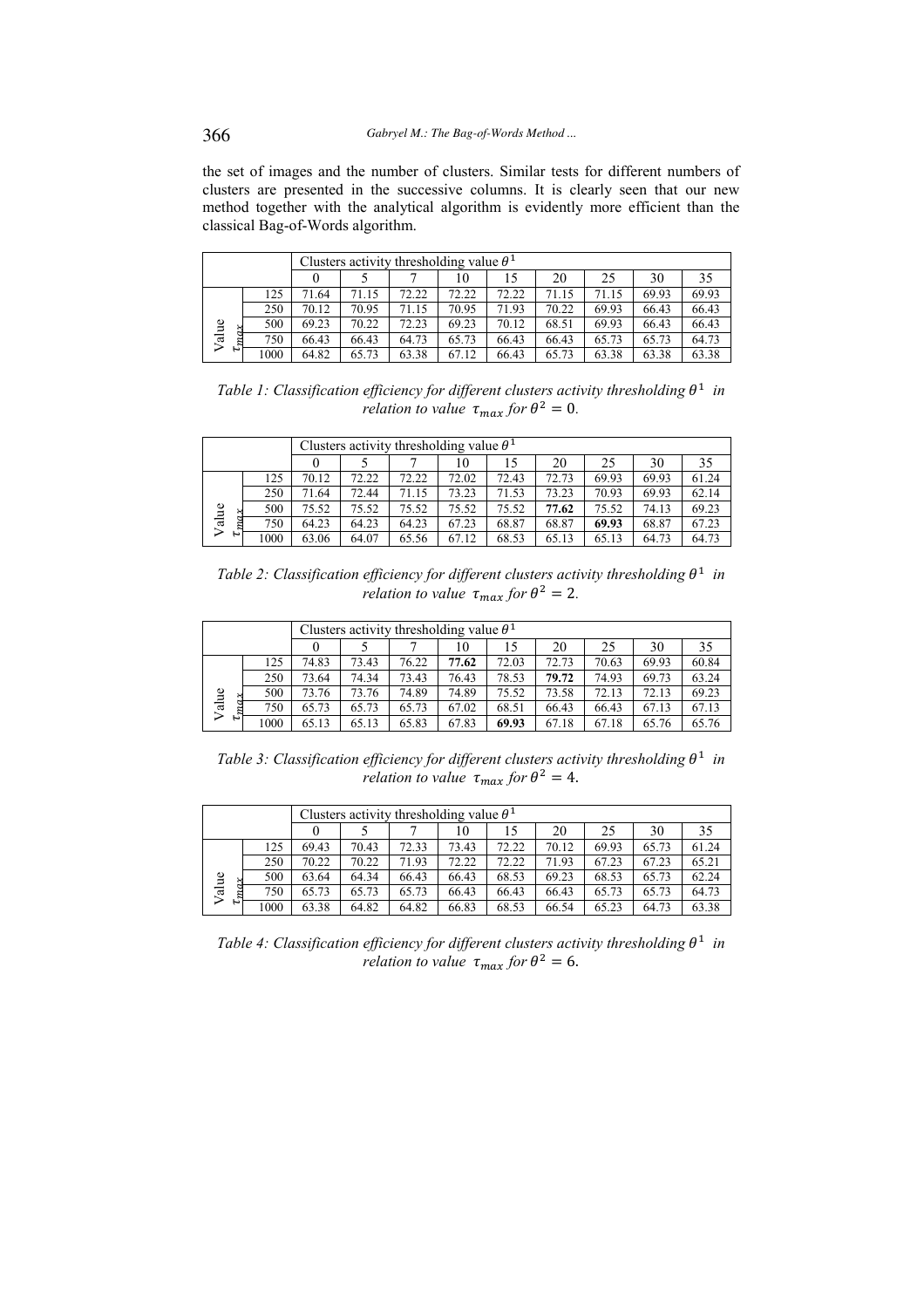|              |               | Algorithm<br>without<br>optimizatio<br>n |           |                       | Accuracy result<br>with thresholding<br>with one value |                        |                       | Thresholding values for particular<br>classes $(\theta_k^1/\theta_k^2)$ |                       |                       |                 |                       | Accuracy<br>result with<br>thresholdin<br>g for each<br>of the<br>classes |           |
|--------------|---------------|------------------------------------------|-----------|-----------------------|--------------------------------------------------------|------------------------|-----------------------|-------------------------------------------------------------------------|-----------------------|-----------------------|-----------------|-----------------------|---------------------------------------------------------------------------|-----------|
| $\tau_{max}$ | $\mathcal{C}$ | Train                                    | Test      | $\theta^1/\theta^2$   | Train                                                  | Test                   | Airplanes             | side<br>$at$                                                            | leopards              | motorbikes            | revolver        | wrenches              | Train                                                                     | Test      |
| 125          | 117<br>6      | 73.3<br>3                                | 74.1<br>3 | 10/<br>4              | 77.7<br>7                                              | 76.9<br>2              | 14/<br>2              | 11/<br>4                                                                | 10/<br>$\overline{c}$ | 23/<br>$\overline{c}$ | 3/2             | 10/<br>$\Omega$       | 82.2<br>2                                                                 | 77.6<br>2 |
| 250          | 300           | 72.7                                     | 63.6<br>3 | 20/<br>4              | 77.7<br>7                                              | 69.9<br>3              | 27/<br>2              | 14/<br>4                                                                | 26/<br>4              | 50/<br>4              | 18/<br>2        | 21/<br>4              | 84.4<br>4                                                                 | 79.7<br>2 |
| 500          | 255           | 77.2<br>2                                | 75.5<br>2 | 20/<br>$\overline{c}$ | 76.6<br>6                                              | 77.3<br>$\overline{c}$ | 37/<br>$\overline{4}$ | 4/2                                                                     | 34/<br>$\overline{c}$ | 50/<br>4              | 22/<br>4        | 15/<br>4              | 82.7<br>7                                                                 | 77.6<br>2 |
| 750          | 104           | 63.8<br>8                                | 65.7<br>3 | 35/<br>$\overline{2}$ | 63.8<br>8                                              | 69.9<br>3              | 32/<br>2              | 15/<br>2                                                                | 40/<br>4              | 10/<br>2              | 41/<br>$\theta$ | 22/<br>$\overline{c}$ | 70.5<br>5                                                                 | 69.9<br>3 |
| 1000         | 208           | 70.0<br>0                                | 68.5<br>3 | 15/<br>4              | 69.4<br>4                                              | 68.5<br>3              | 45/<br>2              | 44/<br>2                                                                | 25/<br>2              | 28/<br>2              | 22/<br>4        | 25/<br>4              | 70.0<br>0                                                                 | 69.9<br>3 |

*Table 5: Accuracy classification efficiency values [%] obtained as a result of the experiments conducted for image classification for different values*  $\tau_{max}$ : without the *analysis algorithm, with the first version of the analysis algorithm, and the second version of the analysis algorithm.* 

| $\tau_{max}$ |      | Proposed algorithm | Classical BoW |       |  |  |
|--------------|------|--------------------|---------------|-------|--|--|
|              |      | Test               | Clusters      | Test  |  |  |
| 125          | 1176 | 77.62              | 1100          | 70.80 |  |  |
| 250          | 300  | 79.72              | 300           | 69.30 |  |  |
| 500          | 255  | 77.62              | 250           | 67.20 |  |  |
| 750          | 104  | 69.93              | 100           | 67.90 |  |  |
| 1000         | 208  | 69.93              | 200           | 59.10 |  |  |

*Table 6: Comparison of the operation of the proposed algorithm with the classical BoW.* 

As already mentioned, the use of multi-criteria comparison allows us to obtain the so-called Pareto front, on which there are a number of images. The algorithm considered the first two Pareto fronts. On the basis of the images selected in this way, a decision was made about the class to which a given query image belongs by majority voting. However, the Pareto front images can be treated at the same time as a result of searching for an image similar to the query image. Several image samples from the first two Pareto fronts are shown in Figure 1. The Figure shows examples of query images from the test set (left) and sets of similar images searched from the first two Pareto-optimal fronts (right).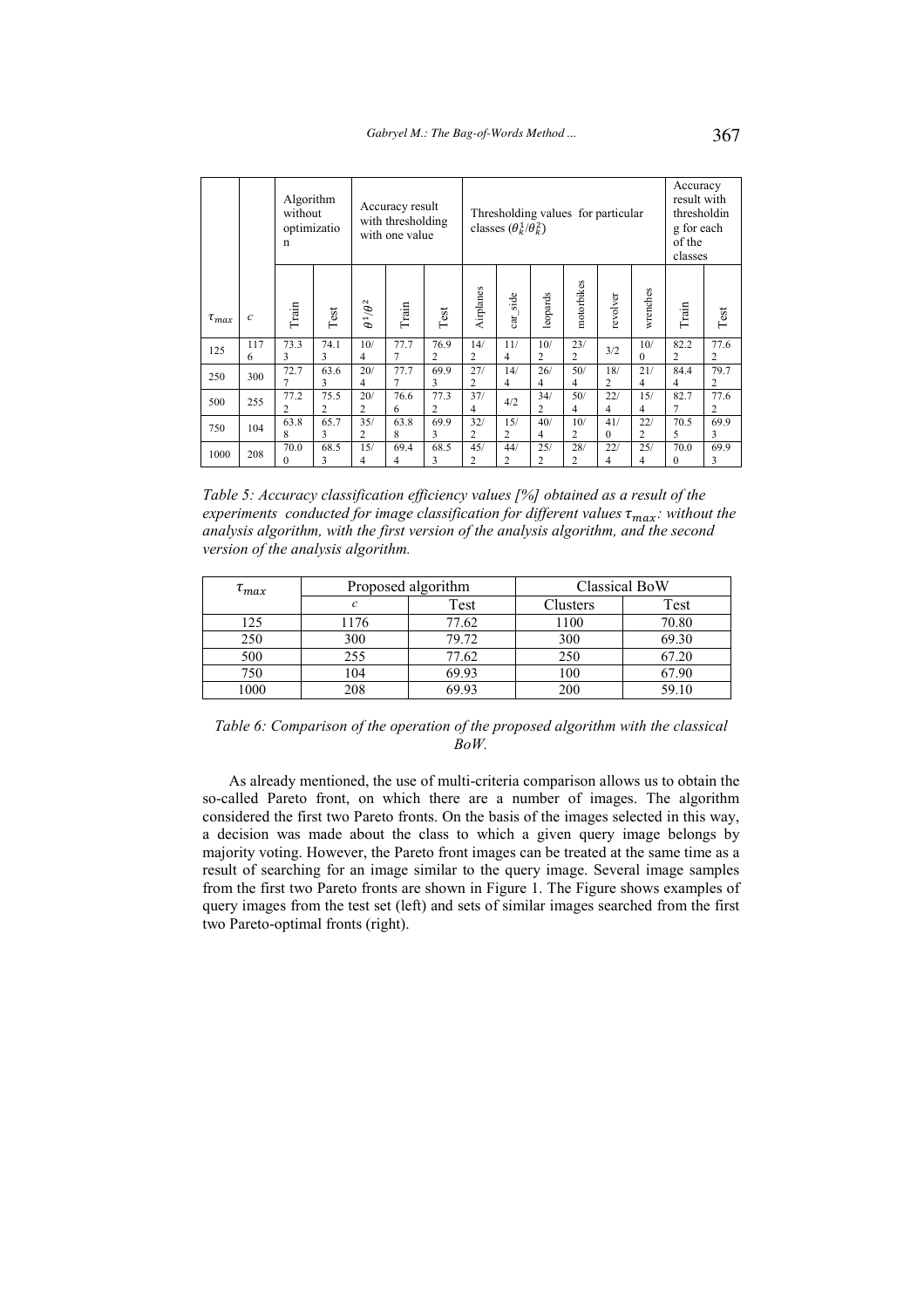

*Figure 1: Sample search results for similar images in a database.* 

# **6 Conclusions**

This paper presents a new image classification and search algorithm based on the Bag-of-Words algorithm. The algorithm, compared to the classic BoW, takes a much better account of the specific aspect of image representation. Among other things, it allows for multiple types of image characteristic features to be used simultaneously.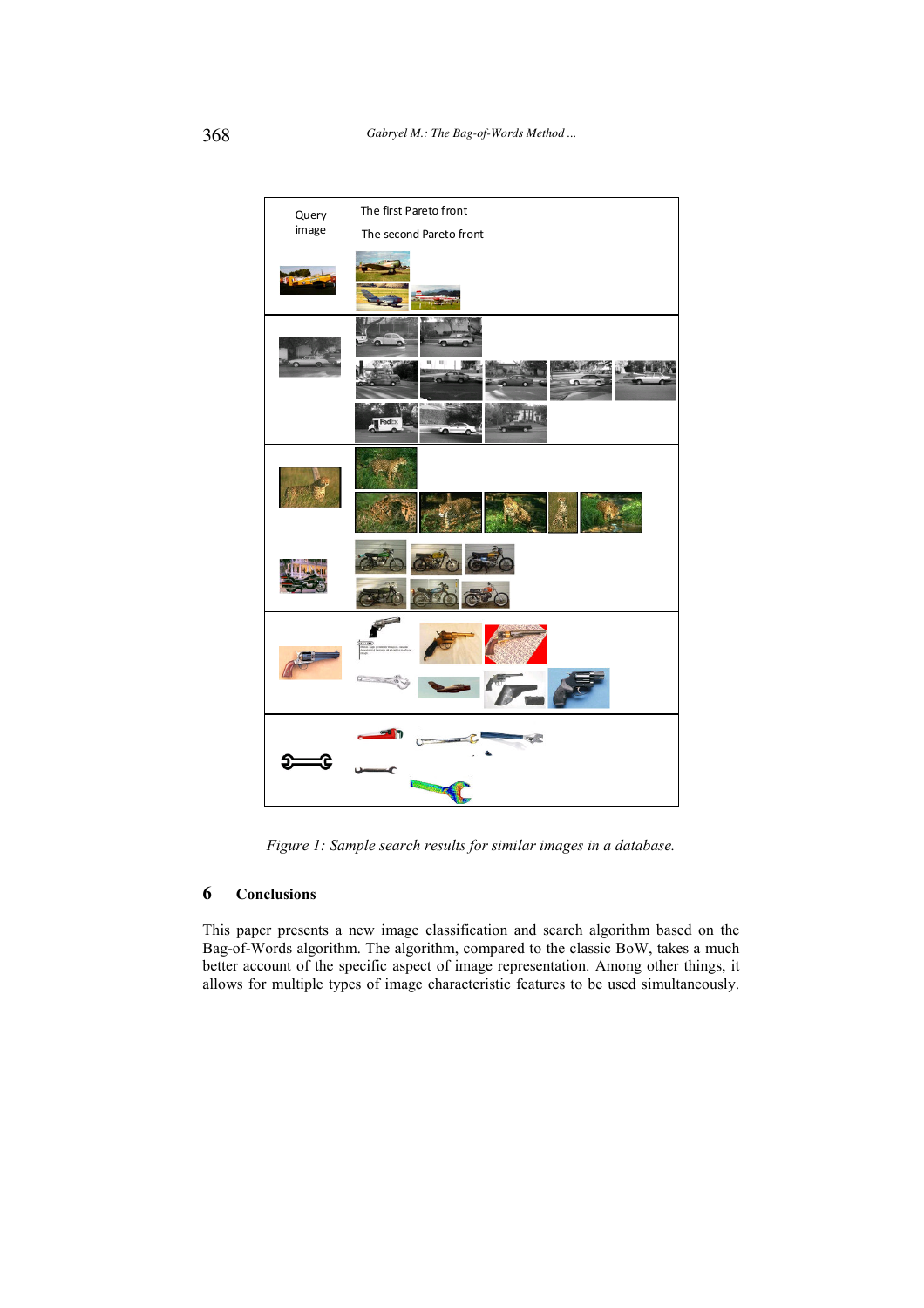When classifying the query image, many types of features allow multi-criteria comparison, which offers a double advantage:

- Images, which belong to the first two Pareto fronts, are treated as a result of a search in a database of similar images to the query image,
- Majority voting, i. e. choosing the most numerous class of the image classes from the Pareto front, allows for a considerable simplification of front, allows for a considerable simplification of calculations.

Another novelty is the use of the adaptive *k*-means algorithm. This algorithm enables automatic selection of the appropriate number of clusters. This process depends on the specificity of a particular problem being solved. This is a significant advantage in comparison to the classic *k*-means.

Because of the complexity of histograms storing the number of clusters allocated to a given image, the analytical algorithm allows for filtering them and removing those elements that have a negligible impact on the process of searching for similar histograms. The analysis process is carried out in two ways:

- setting one threshold value for each type of image feature, or
- determining thresholds values for each class and each type of image feature individually.

In both cases, the threshold values are selected by an evolutionary algorithm. The study carried out has shown that using more thresholds produces much better results compared to the BoW algorithm without an analytical algorithm.

Nowadays deep-learning neural networks algorithms [Połap, 17], widely understood parallel processing [Marszalek, 17] and other hybrid systems [Wozniak, 18] are becoming increasingly popular. These algorithms are unrivalled when it comes to image classification, but they require massive computing power. In some cases, however, the presented version of the BoW may prove much more advantageous. The algorithms applied in this method can be successfully implemented in both relational and non-relational databases.

# **References**

[Bay, 06] Bay H., Tuytelaars T., Van Gool L., Surf: Speeded up robust features, in: A. Leonardis, H. Bischof, A. Pinz (Eds.), Computer Vision ECCV , Vol. 3951 of Lecture Notes in Computer Science, pp. 404-417, Springer Berlin Heidelberg, 2006.

[Beekhof, 08] Beekhof, F., Voloshynovskiy, S., Koval, O., Villán, R., & Pun, T. Secure surface identification codes. In Security, Forensics, Steganography, and Watermarking of Multimedia Contents X (Vol. 6819, p. 68190D). International Society for Optics and Photonics, 2008.

[Chang, 13] Chang B.-M., Tsai H.-H., Chou W.-L., Using visual features to design a contentbased image retrieval method optimized by particle swarm optimization algorithm, Engineering Applications of Artificial Intelligence 26 (10) 2372 – 2382, 2013.

[Csurka, 04] Csurka G., Dance C. R., Fan L., Willamowski,J. and Bray C. Visual categorization with bags of keypoints. In In Workshop on Statistical Learning in Computer Vision, ECCV, pages 1-22, 2004.

[Deb, 02] Deb K., Pratap A., Agarwal S., Meyarivan T., A fast and elitist multiobjective genetic algorithm: Nsga-II, Evolutionary Computation, IEEE Transactions on 6 (2) 182-197, 2002.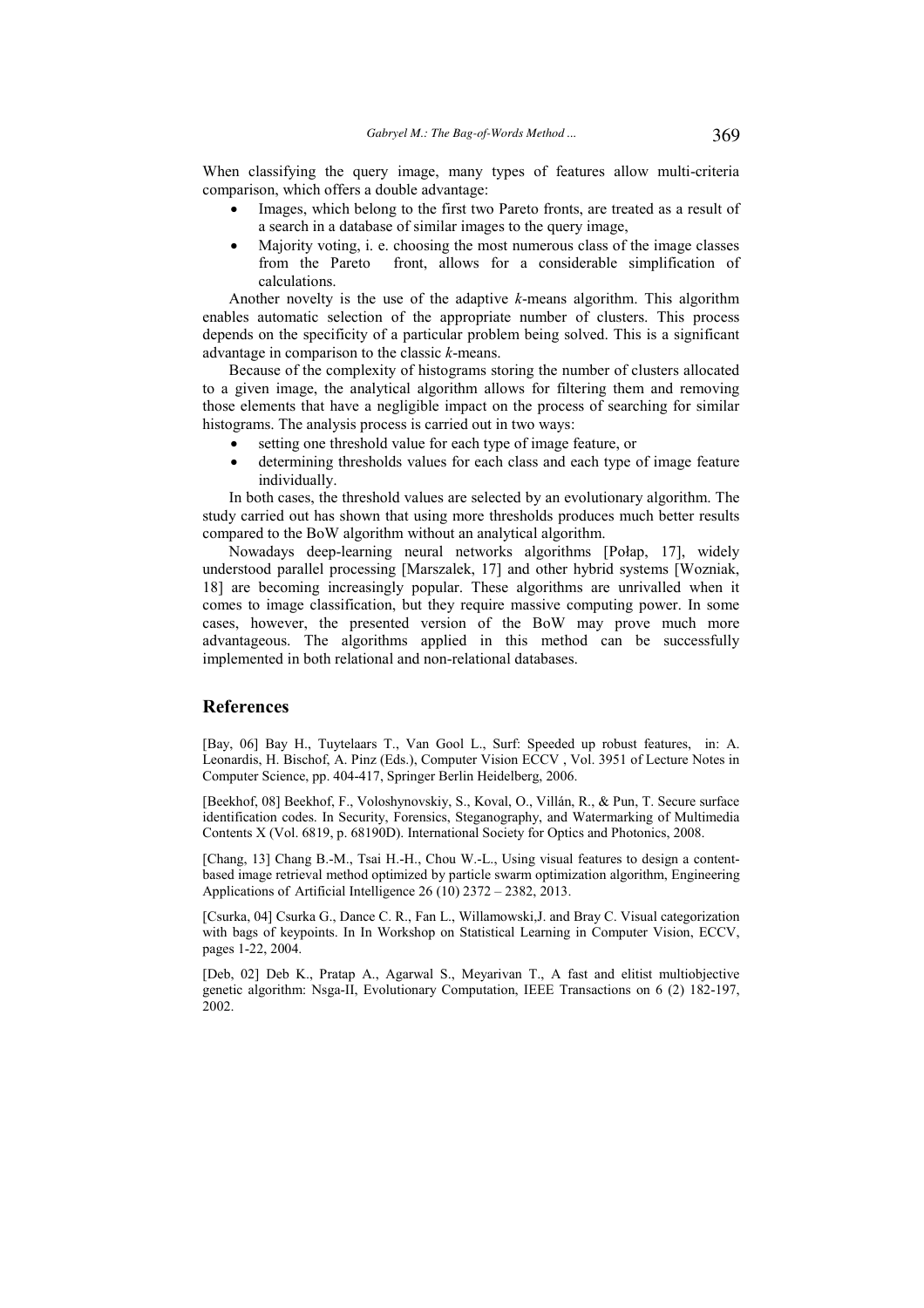[Farhadzadeh, 12] Farhadzadeh, F., Voloshynovskiy, S., & Koval, O. Performance analysis of content-based identification using constrained list-based decoding. IEEE Transactions on Information Forensics and Security, 7(5), 1652-1667, 2012.

[Fei-Fei, 05] Fei-Fei, L., & Perona, P. A bayesian hierarchical model for learning natural scene categories. In Computer Vision and Pattern Recognition, 2005. CVPR 2005. IEEE Computer Society Conference on (Vol. 2, pp. 524-531). IEEE, 2005.

[Fei-Fei, 07] Fei-Fei, L., Fergus, R., & Perona, P. Learning generative visual models from few training examples: An incremental bayesian approach tested on 101 object categories. Computer vision and Image understanding, 106(1), 59-70, 2007.

[Gabryel, 17] Gabryel, M., and Capizzi, G. The bag-of-words method with dictionary analysis by evolutionary algorithm. In International Conference on Artificial Intelligence and Soft Computing (pp. 43-51). Springer, Cham, 2017.

[Gabryel, 16] Gabryel, M. The bag-of-features algorithm for practical applications using the MySQL database. In International Conference on Artificial Intelligence and Soft Computing (pp. 635-646). Springer, Cham, 2016

[Gabryel, 16-2] Gabryel, M., A bag-of-features algorithm for applications using a NoSQL database. In International Conference on Information and Software Technologies (pp. 332- 343). Springer, Cham, 2016.

[Koval, 09] Koval, O., et al. On security threats for robust perceptual hashing. Media Forensics and Security. Vol. 7254. International Society for Optics and Photonics, 2009.

[Lazebnik, 06] Lazebnik S., Schmid C., and Ponce J. Beyond bags of features: Spatial pyramid matching for recognizing natural scene categories. In Computer Vision and Pattern Recognition, 2006 IEEE Computer Society Conference on, volume 2, pages 2169-2178, 2006.

[Marszalek, 17] Marszałek, Z. Parallelization of Modified Merge Sort Algorithm. Symmetry, 9.9: 176, 2017.

[Li, 16] Li W., Dong P., Xiao B., Zhou L., Object recognition based on the region of interest and optimal bag of words model, Neurocomputing 172, 271-280, 2016.

[Nanni, 15] Nanni L., Melucci M., Combination of projectors, standard texture descriptors and bag of features for classifying images, Neurocomputing, 2015.

[Olson, 08] Olson D. L., Delen D., Advanced Data Mining Techniques, 1st Edition, Springer Publishing Company, Incorporated, 2008.

[Połap, 17] Połap D., Kęsik K., Książek K., Woźniak: Obstacle Detection as a Safety Alert in Augmented Reality Models by the Use of Deep Learning Techniques. Sensors, Vol. 17, Issue. 12, MDPI, pp. 2803:1-2803:16, Switzerland, 2017.

[Ramesh, 15] Ramesh B., Xiang C., Lee T. H., Shape classification using invariant features and contextual information in the bag-of-words model, Pattern Recognition 48 (3) 894 – 906, 2015.

[Sivic, 03] Sivic J. and Zisserman A. Video google: a text retrieval approach to object matching in videos. In Computer Vision, 2003. Proceedings. Ninth IEEE International Conference on, pages 1470-1477 vol.2, 2003.

[Storn, 97] Storn R., Price K., Differential evolution a simple and efficient heuristic for global optimization over continuous spaces, Journal of Global Optimization 11 (4) 341-359, 1997.

[Turk, 03] Turk, M., & Kölsch, M. Perceptual interfaces. In Communications of the ACM, 2003.